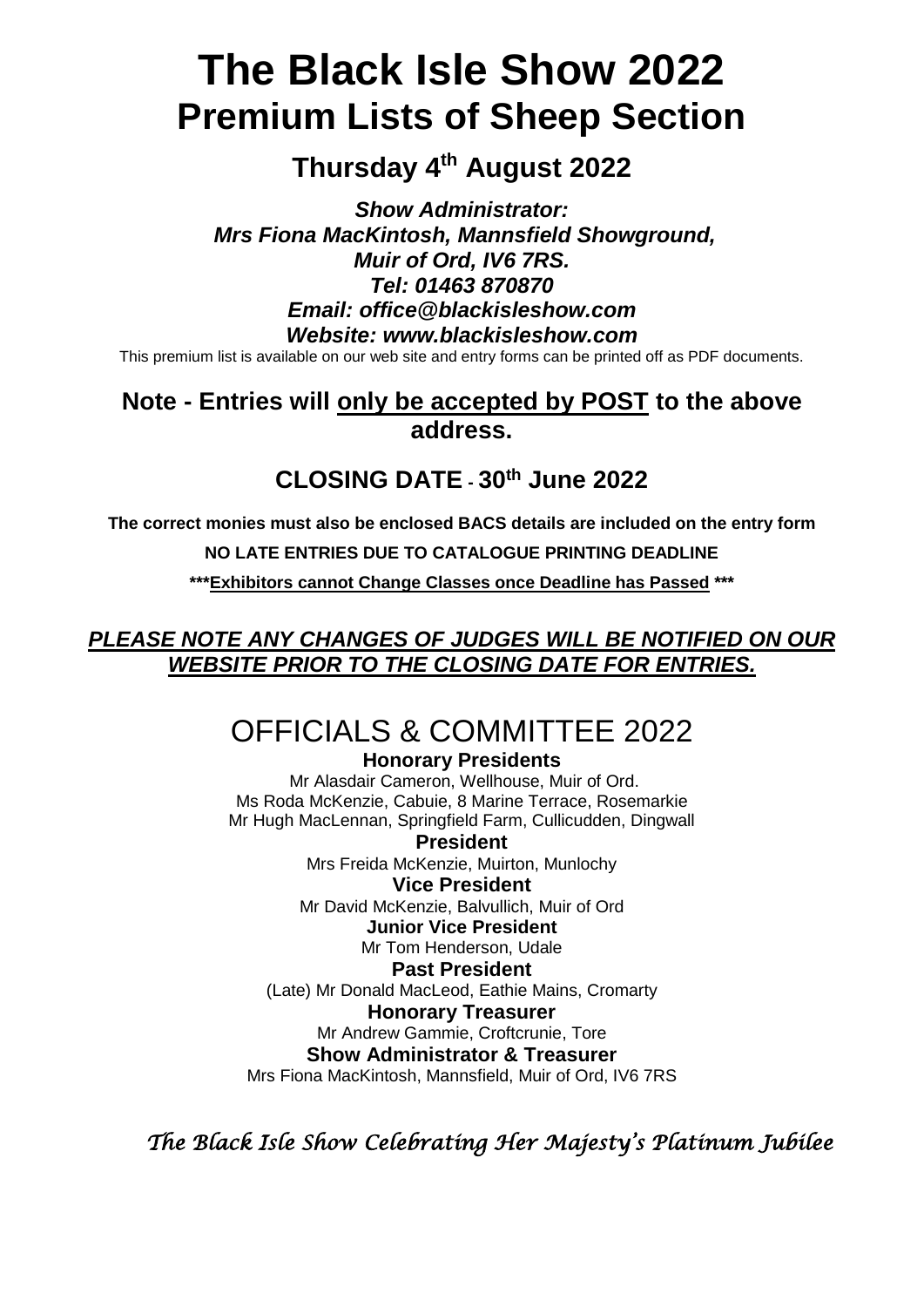### **SHEEP SECTION**

#### *All Entry Fees in the Sheep Section are £4 per Entry per Class*

#### **All Sheep require an EID tag.**

#### **The Disease Control (Interim Measures) (Scotland) Order 2002, (as Amended) Article 7**

Any sheep moving to shows or exhibitions must be individually ear tagged or tattooed and the movement reported to the Scottish Animal Movement Unit, 161 Brooms Road, Dumfries, DG1 3ES (Tel No: 08456017597) email: samu@scotland.gsi.gov.uk) with the individual ear numbers listed as this involves a movement from one premises to another. (HOLDING NUMBER FOR MANNSFIELD SHOWGROUND IS **91/762/8001). This is the responsibility of the stock owner not the Show Organisers. Animals moving to shows for the first time will not have to** be kept separate prior to moving to the Show irrespective of whether any other livestock have been moved onto those premises in the 13 day period immediately before moving. If attending only one show within any one 13 day period the animal will not require to be held separate on return from the show nor will the return home trigger a 13 day standstill for any other animal on the home farm. Also animals may move from show to show or may return to their usual premise of residence without triggering a 13 day standstill provided they are kept in separate facilities under an approved separation agreement with SEERAD. In all cases the standstill period for pigs is 20 days.

#### **Maedi-Visna Sheep from M.V. Accredited Flocks**

All continental, Blue Faced Leicester and Suffolk Sheep in Open Classes must be shown in this group and must be from M.V. Accredited Flocks only.

The penning and judging arrangements will provide adequate separation between the two groups but sheep are shown entirely at their owner's risk. All exhibitors and attendants must observe the Regulations relating to the penning, judging and movement of their sheep in the Showground.

Exhibitors of sheep must bring their official Maedi-Visna status certificate to the Show where they must be presented at the gate. Any sheep arriving without a Maedi-Visna status certificate will not be admitted to the M.V. section of the Show. MCV:CAE accredited stock must be accompanied by a valid certificate of accreditation. Green SAC form (not a yellow SH20) within expiry date (this must not run out before the duration of the Show) signed and dated by exhibitor list of animals to be recorded on the form. **Please note that eartag numbers must be entered on the HSR certificates, if eartag numbers are not entered on the HSR animals cannot be unloaded**.

#### There is no MCV:CAE Section in Crofters Classes

**Sheep Scab**

All sheep must be treated with a licensed product for the control of sheep scab, in accordance with the manufacturer's instructions, within 14 days prior to their arrival at the Show, with the exception of animals entered in On The Hoof & On The Hook.

### **GENERAL REGULATIONS**

- 1. All Stock exhibited must be bona fide property of the exhibitor and at least one month in his possession before the date of the Show. All animals entered into the Black Isle Show must be in good health. No animal suffering from any contagious disease will be allowed on the showground. The Veterinary Surgeon's decision will be final.
- 2. Entries must be intimated to the Secretary, **BY POST ONLY**, Mannsfield Showground, Muir of Ord, not later than **Thursday 30th June 2022**. **Entry Fees are £4 for Sheep (unless otherwise stated)**, **PER ENTRY PER CLASS.**
- 3. Ewes must have reared Lambs in the current year.<br>4. All stock must be shown under the relevant Breed.
- All stock must be shown under the relevant Breed Society rules.
- 5. During the Judging, no person is to enter the Ring except Judges, Attending Members and Handlers.
- 6. SHEEP AND GOAT HEALTH SCHEME CATEGORY 1V- Scrapie Monitoring Approved Shows All Sheep Exhibitors must sign on the appropriate place on the enclosed green **Form** to declare that all their female sheep are:
- a. Non-pregnant (empty)
- b. Have not lambed within 30 days prior to the show
- c. Are not subject to any procedure which changes the season breeding pattern<br>7. OBJECTIONS MUST BE MADE TO THE SECRETARY WITHIN 15 MINUT
- 7. OBJECTIONS MUST BE MADE TO THE SECRETARY WITHIN 15 MINUTES OF THE COMPLETION OF JUDGING OF THE CLASSES CONCERNED, ACCOMPANIED BY A DEPOSIT OF £25.00, which will be returned if the objection is sustained. The Referee and Acting Committee would then meet to consider protests, and their decision will be final.
- 8. Perpetual Challenge Cups will be presented at a function on Friday 13<sup>th</sup> November 2020. in the Highland Hotel, Newtonmore, and must be returned to the Secretary not later than Show Day of the following year.
- 9. The Society will not be in any way responsible for any loss or damage which stock, implements, or articles of any description may sustain at the Show, or in transit, or for any accident to any person within or outwith the Show yard.
- 10. **All Stock must remain in the Show yard until 4.00pm on the day of the Black Isle Show. No vehicles will be allowed return access to the showground before 4pm, unless there is veterinary emergency.**
- 11. In no case shall a Prize be awarded unless the Judges deem the animals to have sufficient merit. Where only one or two lots are presented in a class, and the Judges consider them unworthy of the Prizes offered, it shall be in their power to award a lower Prize.
- 12. Animals can be entered in more than one Class, if eligible, but no guarantee can be given that they can be judged in all the Classes entered, due to the timing of the various Sections.
- 13. Inter-Herd Championships No prize tickets to be displayed on animals or attendants. Only the correct given herd number must be worn.
- 14. EXHIBITORS MUST BE RESPONSIBLE FOR THEIR ANIMALS AT ALL TIMES, AND ENSURE THAT THEY ARE LED BY RESPONSIBLE, COMPETENT AND SUITABLY DRESSED ATTENDANTS.
- 15. PLEASE NOTE All stock must be on field before 8.00am, Judging commences 8.30am
- 16. **PUBLICITY & PRIVACY** Once you have read and understood the rules and regulations of this schedule and have ticked the box at the bottom of the entry form to proceed with your entry, the Society will use your information to do the following: a) store, process and retain, including electronically, all data and personal information provided by exhibitors, for the purposes of operating the Show, maintaining appropriate records and communicating with the exhibitor in the future concerning any of the Society's activities b) publicise the names, home and business locations of exhibitors, including but not limited to prize winners, in Show catalogues, on the Show website and elsewhere as part of the operation and promotion of the Show and future shows c) photograph any exhibitor or other person on the Showground and store and use the resulting image (including edited or altered versions) for any of the Society's commercial or non-commercial purposes in all and any media, including, without limitation, use in promotional materials and on the Society's website, or supply to carefully selected third parties for use for their own purposes. The Society shall own the copyright in any such images d) Publish the details and results of any disputes and/or appeals
- 17. **PRIZE MONEY** following a review of prize money the Society has introduced a new procedure for the paying out of prize money. Competitors who win any prize with a monetary value will be issued with a voucher stating the section, class, prize etc. This voucher can then be redeemed for cash in the Prize Cabin located in the stock lines. This cabin will be open between 10am and 3pm on show day. Please note that any lost vouchers will be treated in the same manner as lost cash, and will not be recompensed. Vouchers are valid for cash exchange on the day of the show only. Any vouchers which have not been exchanged for cash must be sent into the office following the show and no later than 31st October to claim the prize money, exhibitors should state whether they wish the payment to be made by cheque or BACS. Any questions arising from this should be addressed to blackisleshow@btconnect.com

#### **Judging for each class starts at 8am unless otherwise stated in the premium list**.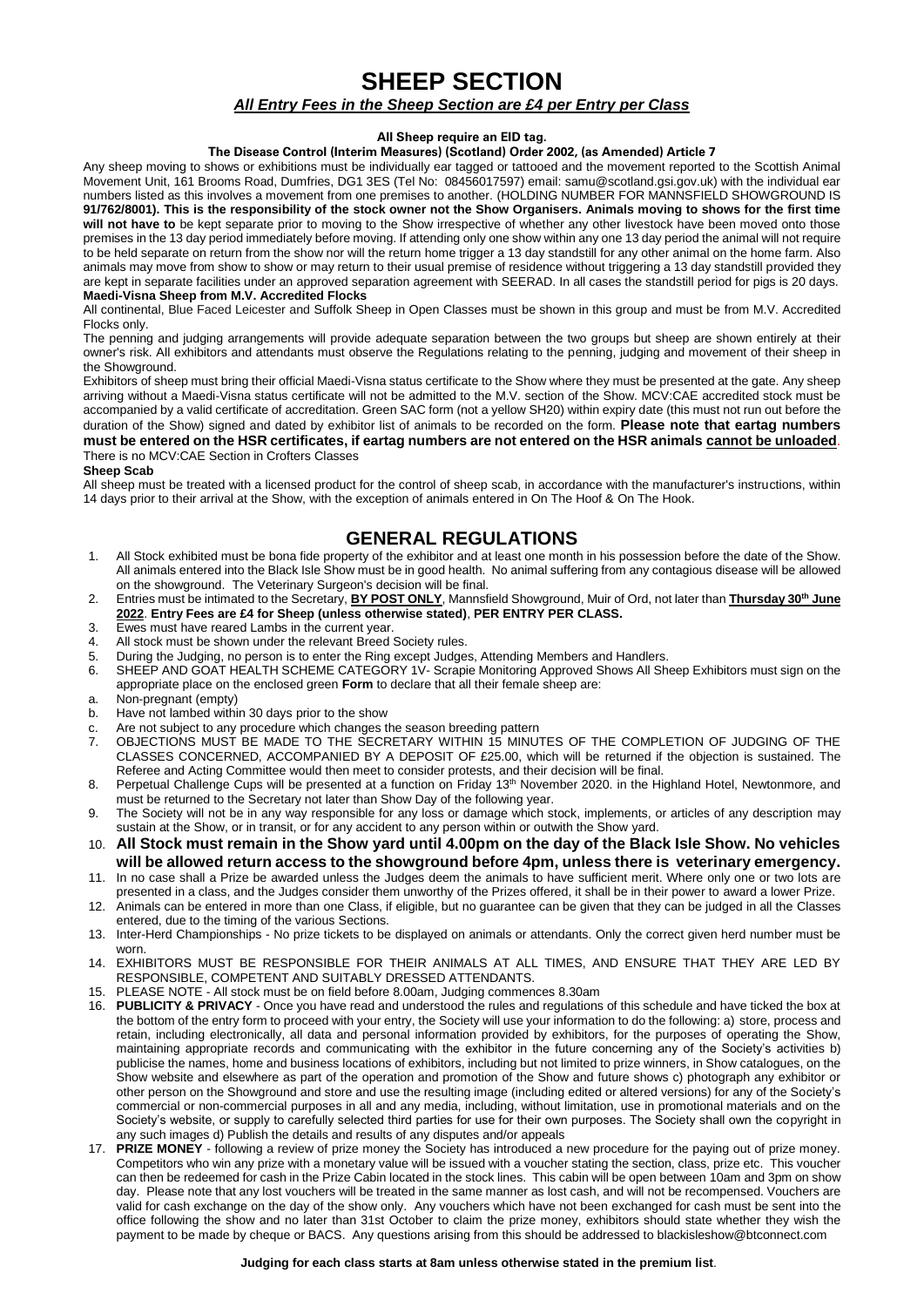### **\*\*Sheep Entries are restricted to TWO entries per Class per Exhibitor\*\***

**All Pens are Marked with Exhibitor Numbers**

**Arm Numbers Must Be Worn By all exhibitors**

**OFFICIAL SHOW REFEREE - Mr R McKenzie, Muirton Farm, Munlochy**

### **~CHAMPION OF CHAMPIONS~**

The Black Isle Farmers' Champion of Champions will be judged between the following:

- Supreme Champion Led Beef Cattle Beast
	- Best Sheep Exhibit
- Champion Horse (Clydesdale, Highland, Shetland)
	- Overall Feather Champion
		- Overall Fur Champion

Judge - **Mr Dean Anderson, Elgin**

*Reasons will be given for awards*

This will be judged at 3.10pm outside the Pavilion.

**Champion - £150; Reserve - £75; 3rd - £50; 4th - £30; 5th - £20**

## **OVERALL AWARDS & SPECIAL PRIZES**

**Judge: Mr John Thorley, Malvern**

**The Stainland Perpetual Trophy Presented by The Sutherland Family, Sibmister and Stainland Farms, Thurso for the Best Sheep Exhibit.**

 **The Arkendeith Perpetual Silver Challenge Cup presented by the late W J Smith, Cromarty for the Best Pure-Bred Sheep. Champion £100 Reserve £50.**

> **The Queen Elizabeth The Queen Mother Bronze Trophy. The Champion Group of 3 Pure-Bred Sheep from one Exhibitor (Group to consist of 1 Male & 2 Females) 1 st - £100, 2nd - £60, 3rd - £40**

**The Glasstullich Bronze Shepherd re-presented to the Society by Mr William MacGillivray, Glasstullich, Nigg Station, Tain to commemorate his having won the Supreme Sheep Championship at the 150th Black Isle Show in 1986. This trophy will now be for the Best Pure-Bred Sheep (Other than The Champion), exhibited from Ross. Rosettes and Prize-cards - Champion £30 Reserve £20.**

**BIFS BRONZE TROPHY for Best Continental Sheep In Show From Ross (Other than Champion)**

**The Newhall Perpetual Silver Challenge Cup presented by the late Major C J Shaw of Tordarroch & Newhall for the most Successful Competitor in more than one Section of the Open Sheep classes.**

> **BIFS Bronze Shepherd for the Best Continental Sheep in the Show. The winner of this trophy will be decided during the judging of the Best Exhibit in the Sheep Section.**

**The RICHARD WESTON BROOKE PERPETUAL SILVER CHALLENGE CUP Awarded to the Competitor gaining most points in the Open Competitions for Cattle, Horses and Sheep.**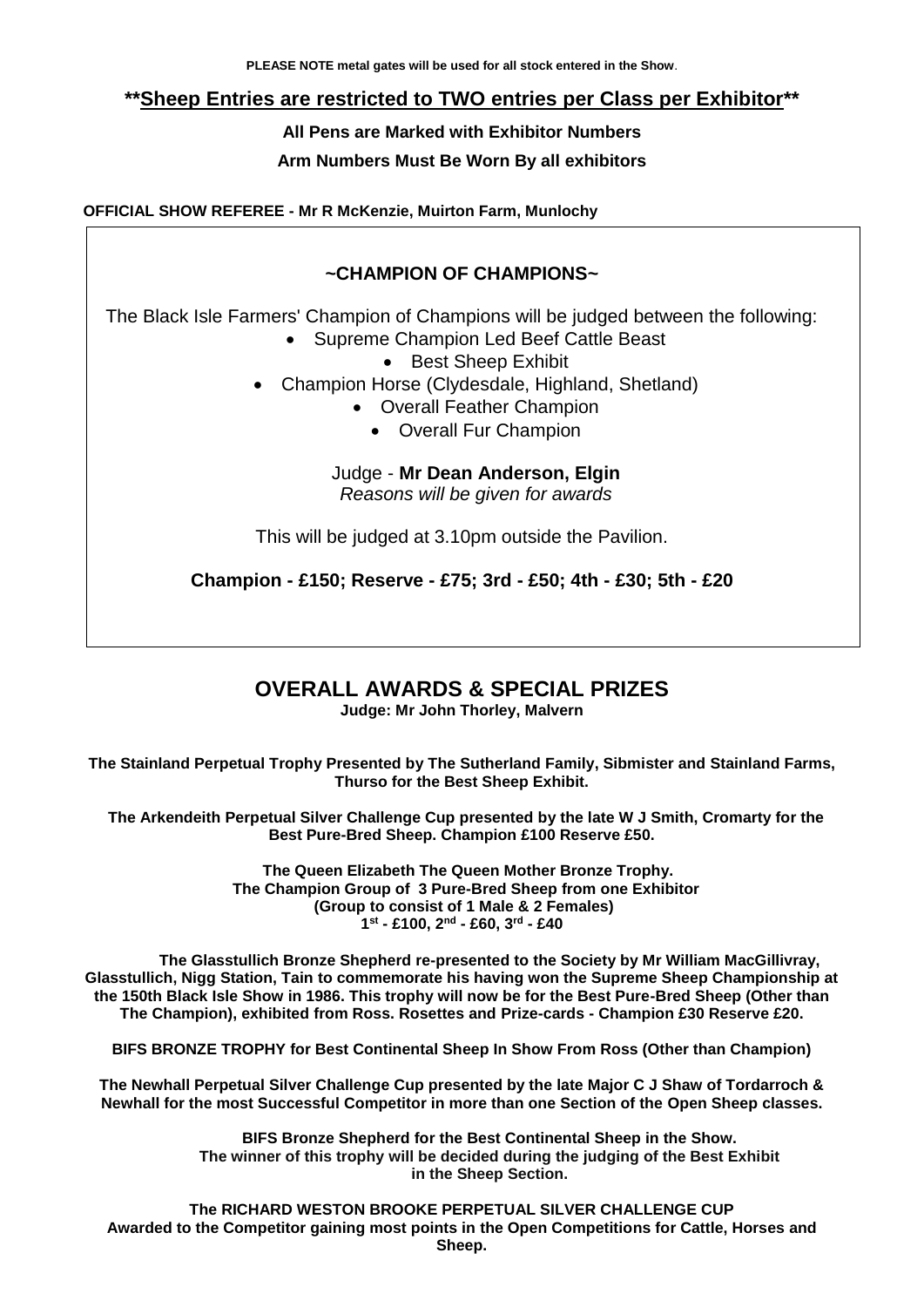# **YOUNG HANDLERS**

**Judge: Mr John Thorley, Malvern Prize Money: 1st £30, 2nd £25; 3rd £20; 4th £15; 5th £10; 6th and subsequent prizes £5 All entrants will receive a prize if they turn up and show their sheep Judging will not start before 11.45am**

**The capabilities of the Handler will be assessed - NOT the animal being led.**

**Entries WILL NOT be accepted on the day - Entries to be notified before Tuesday 30th June, stating name of handler & age on Show Day. Any Breed/Type of Sheep Can Be Shown.**

**If any young handler wishes to show sheep that are not entered in any of the breed sections please state this on entry form as we must allow for pens.**

**ALSO MV STATUS OF THE SHEEP PROPOSING TO SHOW MUST BE STATED.**

- **301S Young Handler aged 8-10 Years up to and including the day of the Show. TROPHY "The Shepherd Girl" for winner of this class**
- **302S Young Handler aged 11-13 Years up to and including the day of the Show. TROPHY "BIFS" Bronze Shepherd for winner of this class**

**303S Young Handler aged 14-16 Years up to and including the day of the Show TROPHY "Auchmore Trophy" donated by the MacKenzie family, Auchmore Muir of Ord for the winner of this class**

**OVERALL YOUNG HANDLER** The Todholes Trophy for the best Young Handler, presented by the Campbell Family, Todholes, Thurso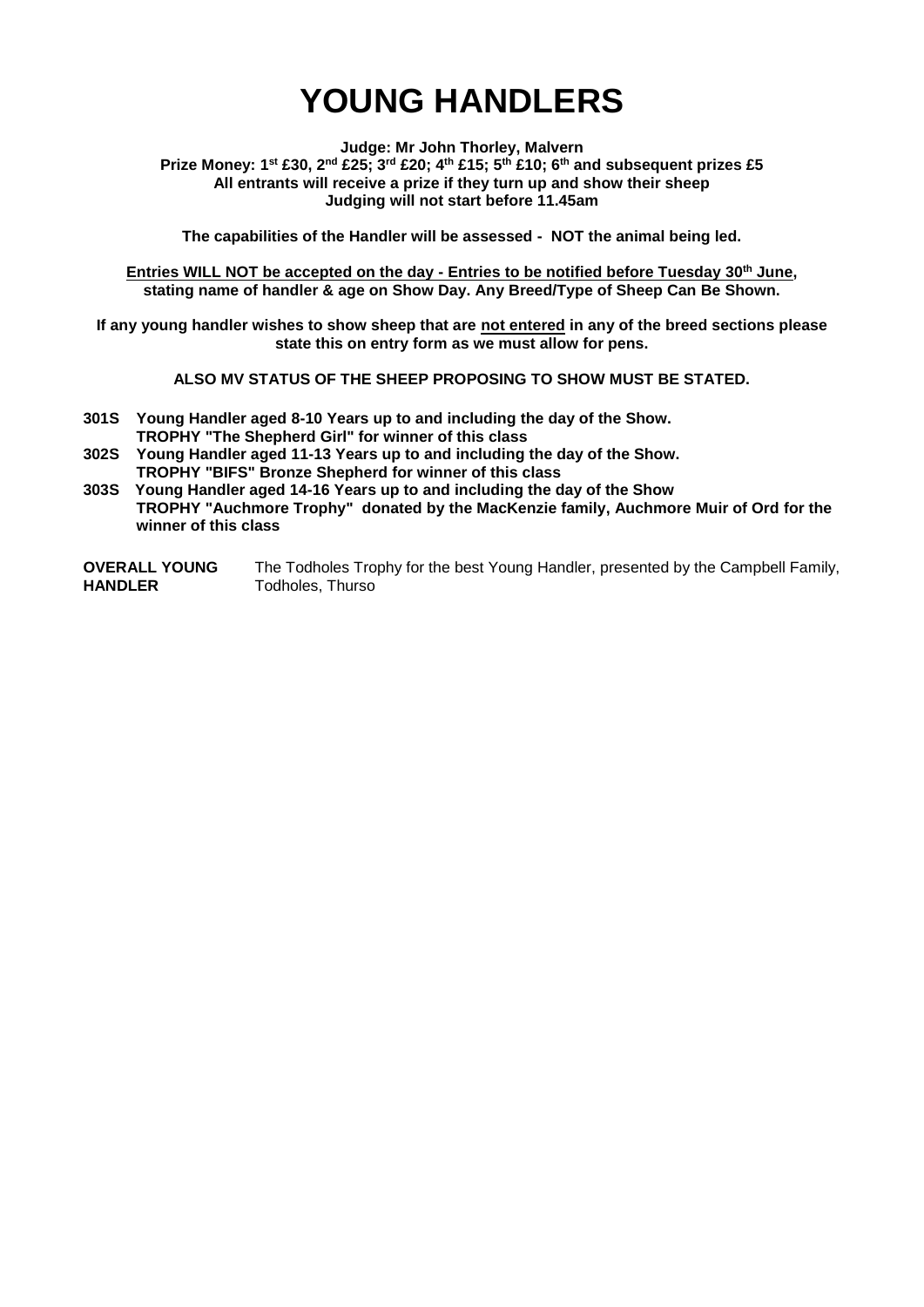## **BLACKFACE**

#### **Judge: Mr Phil Stewart, Keith Prize Money: 1st £20; 2nd £15; 3rd £10: 4th £8; 5th £6; 6th £5 Rosette for Best from Ross in Each Class Entry Fee: £4.00 per entry per class Judging starts: 8.00am**

- **304S RAM, two shear and over**
- **305S RAM, shearling**
- **306 RAM, lamb**
- **307 EWE**
- **308 GIMMER**
- **309 EWE, lamb**
- **310 GROUP of 3, to consist of one male and two females, drawn from separate classes**

- **CHAMPION** The Viewfort Perpetual Silver Challenge Cup presented by the late K McKenzie, Wester Craiglands, Fortrose in memory of Roderick McKenzie, Viewfort for the Champion Blackface, male or female. BIFS Rosette, Prize-card & £30
- RESERVE The Rheide Border Trophy. BIFS Rosette, Prize-card & £20
- **MALE CHAMPION** Rosette
- **FEMALE CHAMPION** Rosette
- **RAM LAMB** The BIFS Bronze Trophy for the Best Ram Lamb
- **EWE LAMB** The Teviotdale Trophy for the Best Ewe Lamb
- **GROUP of THREE** The Mannsfield Trophy presented by BIFS for Best Group of Three. Prize of £10
- **MOST POINTS** The Chapman & Frearson Cup presented by Chapman & Frearson for the most points in this Section
- **SHEPERD** Prize of £10 to the Shepherd bringing out the Champion
- **BEST from ROSS** Rosette and £15 (Other than Champion)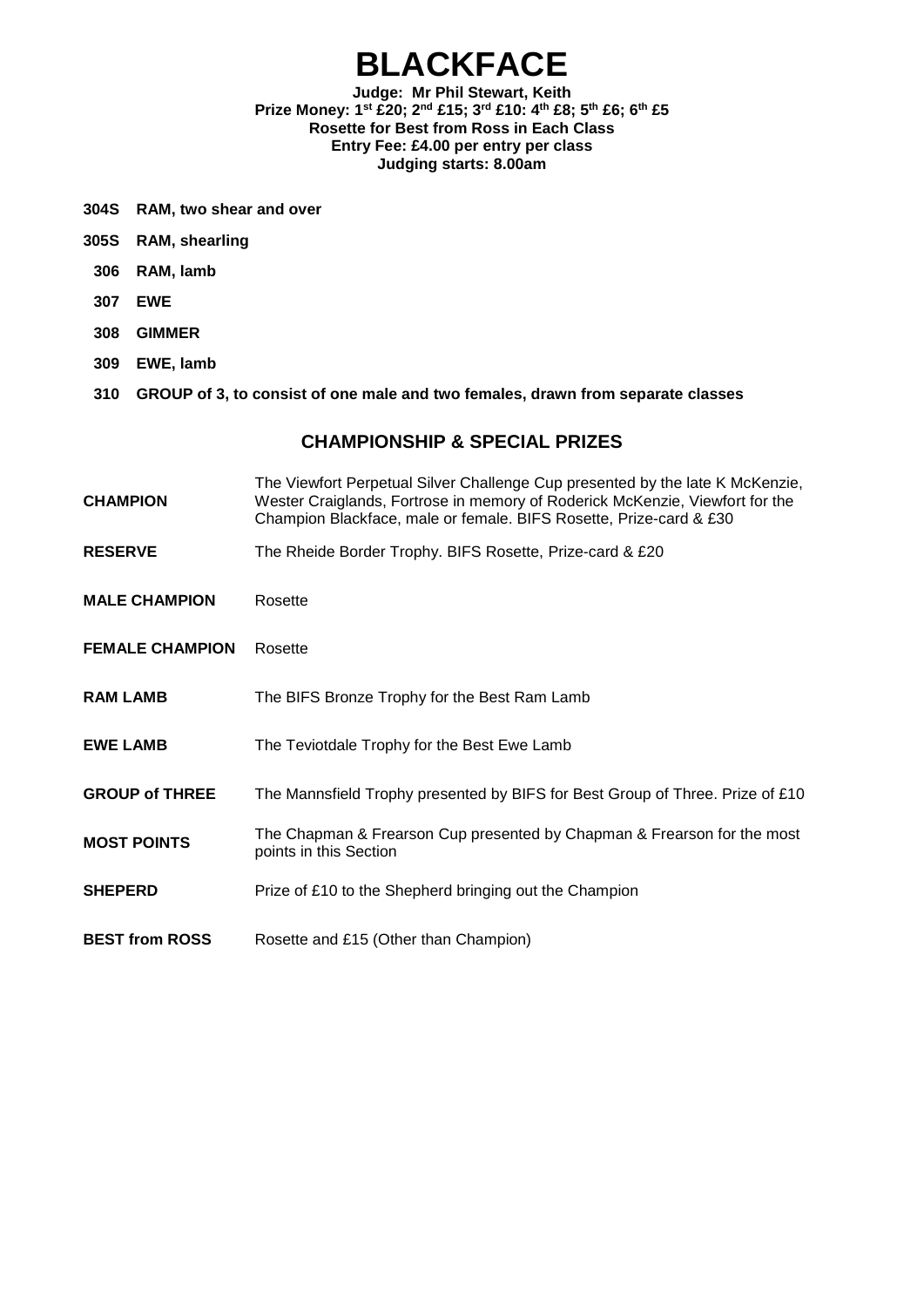# **BLUEFACED LEICESTER**

#### **Judge: Mr Alan McClymont, Selkirk Prize Money: 1st £20; 2nd £15; 3rd £10: 4th £8; 5th £6; 6th £5 Rosette for Best from Ross in Each Class Entry Fee: £4.00 per entry per class PLEASE NOTE - Entries from M.V. Accredited Flocks Only Judging Starts:8.00am**

- **311 RAM, two shear and over**
- **312 RAM, shearling**
- **313 RAM, lamb**
- **314 EWE**
- **315 GIMMER**
- **316 EWE, lamb**
- **317 GROUP of 3, to consist of one male and two females, drawn from separate classes**

- **CHAMPION** The Muriel Dunnet Trophy presented to the Champion Bluefaced Leicester. Rosette & £30
- **RESERVE** Rosette & £20
- **MALE CHAMPION** Rosette
- **FEMALE CHAMPION** Rosette
- **BEST GROUP** The "Broomhill" Trophy kindly presented by Gordon Mackenzie, Broomhill, Muir of Ord for best group of 3 Blue Faced Leicester. Prize of £10
- **SHEPHERD** Prize of £10 to the Shepherd bringing out the Champion
- **BEST from ROSS** Rosette & £15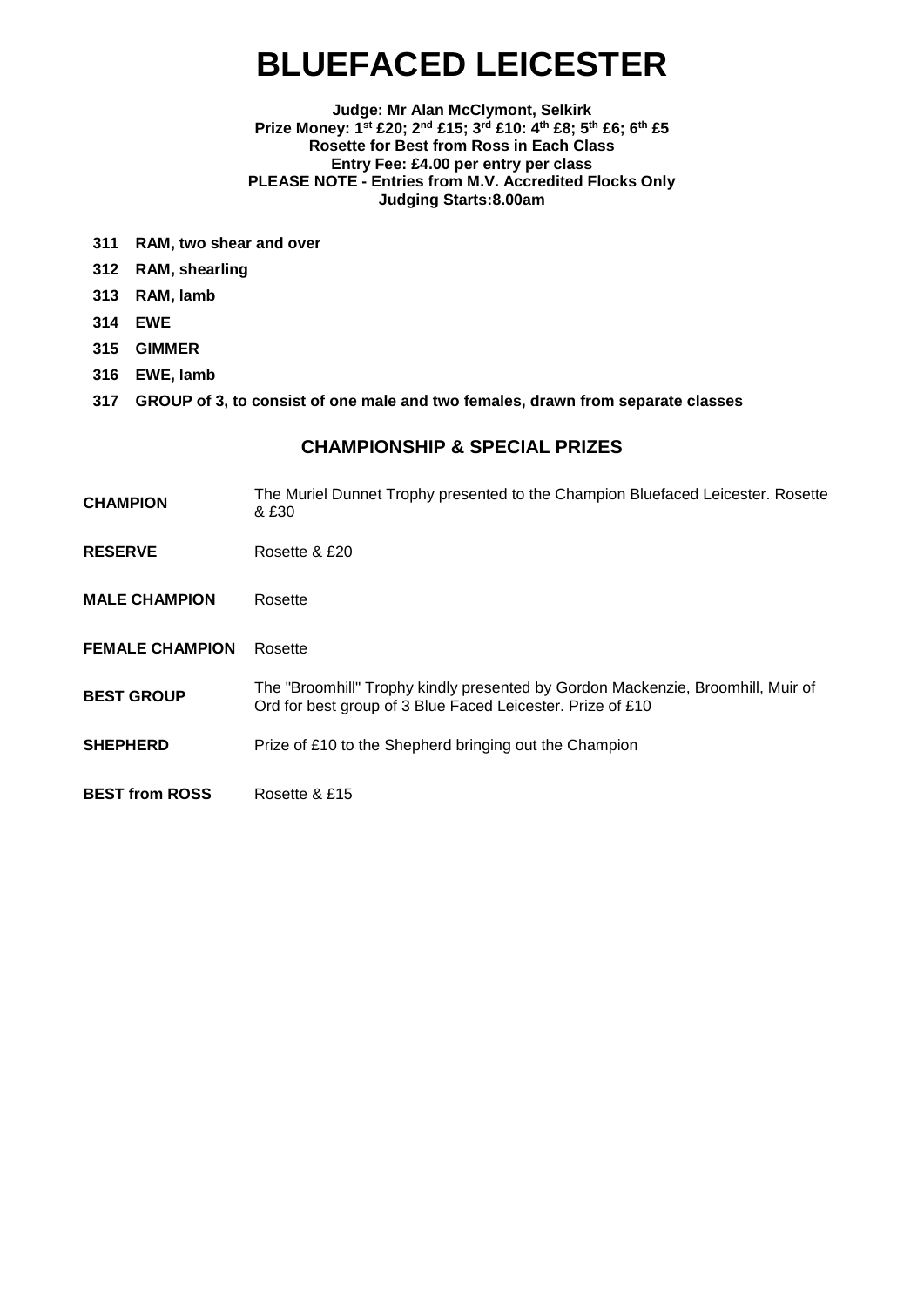# **BRITISH BELTEX**

#### **Judge: Mr Donald Douglas, North Kessock Prize Money: 1st £20; 2nd £15; 3rd £10: 4th £8; 5th £6; 6th £5 Rosette for Best from Ross in Each Class Entry Fee: £4.00 per entry per class PLEASE NOTE - Entries from M.V. Accredited Flocks Only Judging starts: 8.00am**

- **318 RAM, two shear and over**
- **319 RAM, shearling**
- **320 RAM, lamb**
- **321 EWE**
- **322 GIMMER**
- **323 EWE, lamb**
- **324 GROUP of 3, to consist of one male and two females drawn from separate classes**

- **CHAMPION** The Fearn Cup presented by James Scott & Partners for Champion. Rosette & £30
- **RESERVE** The Beltex Challenge Trophy for the Reserve, Rosette & £20
- **MALE CHAMPION** Rosette
- **FEMALE CHAMPION** Rosette
- **BEST GROUP** Prize of £10
- **SHEPHERD** Prize of £10 to the Shepherd bringing out the Champion
- **BEST from ROSS** The BIFS Shield & £15 (Other than the Champion)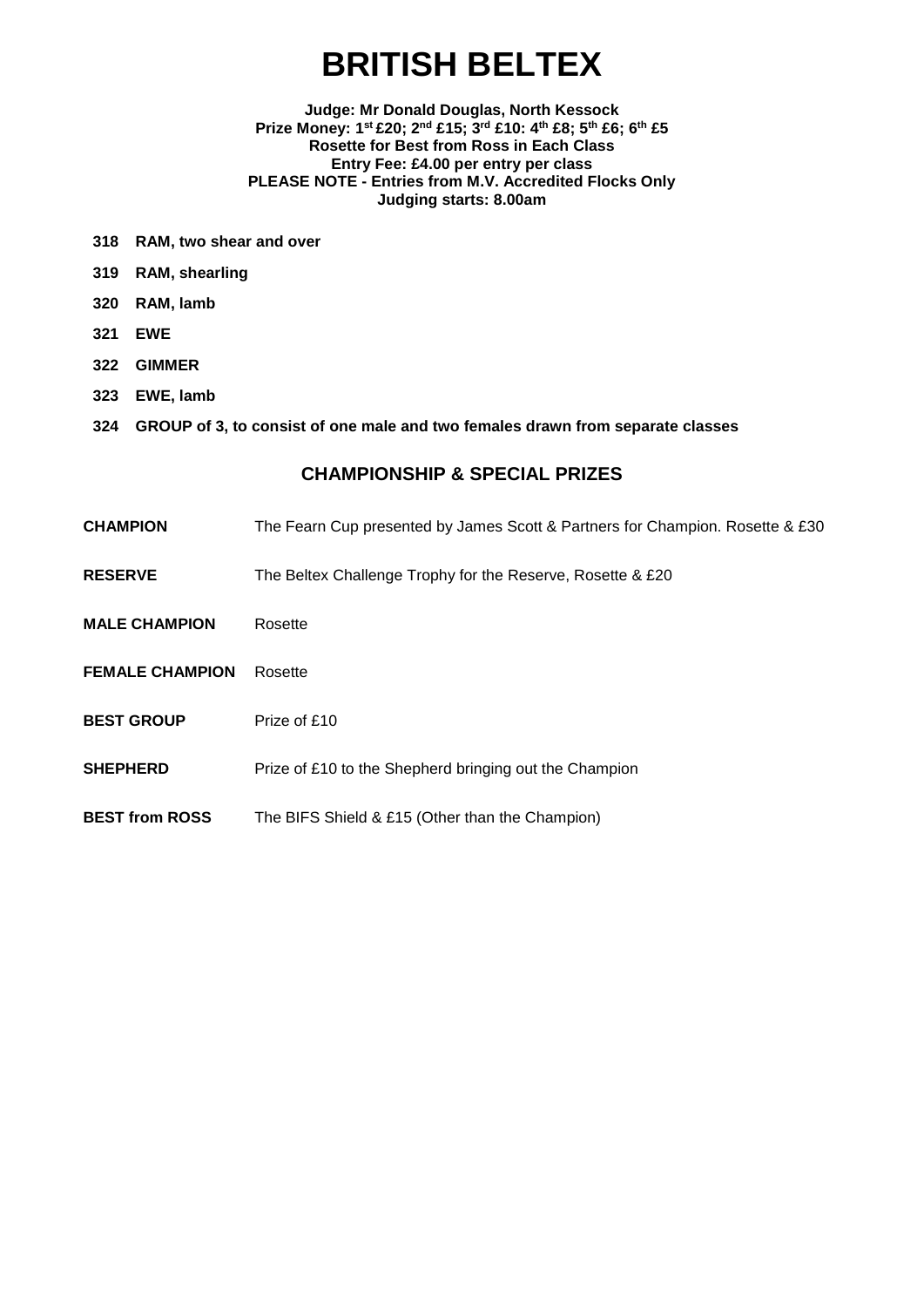# **BRITISH CHAROLLAIS**

#### **Judge: Mr Robert Patterson, Dunblane Prize Money: 1st £20; 2nd £15; 3rd £10: 4th £8; 5th £6; 6th £5 Rosette for Best from Ross in Each Class Entry Fee: £4.00 per entry per class PLEASE NOTE - Entries from M.V. Accredited Flocks Only Judging Starts: 8.00am**

- **325 RAM, two shear and over**
- **326 RAM, shearling**
- **327 RAM, lamb**
- **328 EWE**
- **329 GIMMER**
- **330 EWE, lamb**
- **331 GROUP of 3, to consist of one male and two females drawn from separate classes**

- The Thistle Perpetual
- **CHAMPION** Silver Challenge Trophy presented by Thistle Aggregates Ltd, Forfar for the Champion, male or female. Rosette, Prize-card & £30
- **RESERVE** Rosette, Prize-card & £20
- **MALE CHAMPION** Rosette
- **FEMALE CHAMPION** Rosette
- **GROUP of THREE** The BIFS Border Trophy for the Best Group of Three British Charollais. Prize of £10
- **SHEPHERD** Prize of £10 to the Shepherd bringing out the Champion
- **BEST from ROSS** The BIFS Quaich & £15 (Other than Champion)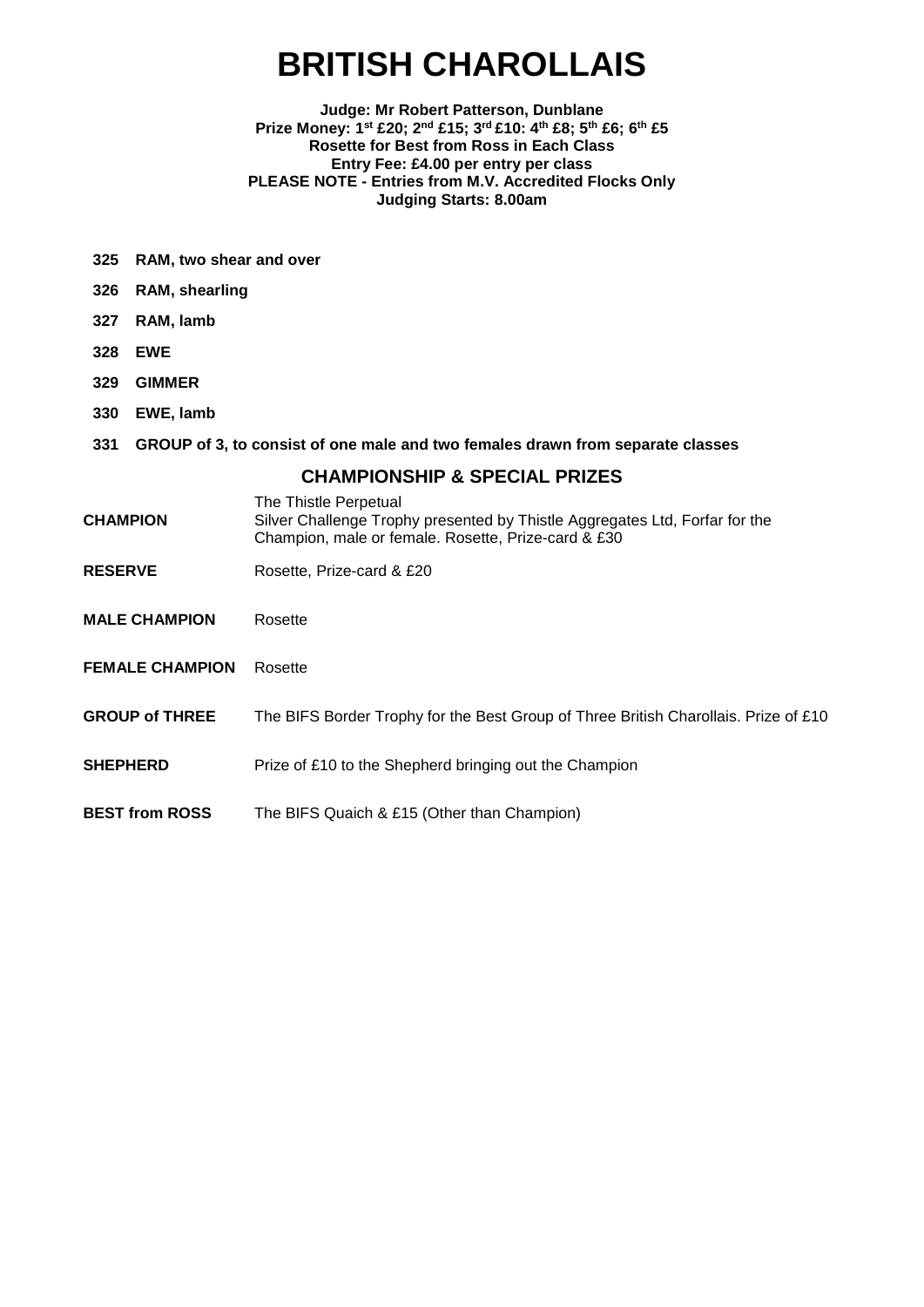# **BRITISH TEXEL**

#### **Judge: Mr John Mackie, Rhynie Prize Money: 1st £20; 2nd £15; 3rd £10: 4th £8; 5th £6; 6th £5 Rosette for Best from Ross in Each Class Entry Fee: £4.00 per entry per class PLEASE NOTE - Entries from M.V. Accredited Flocks Only Judging Starts: 8.00am**

- **332 RAM, two shear and over**
- **333 RAM, shearling**
- **334 RAM, lamb**
- **335 EWE**
- **336 GIMMER**
- **337 EWE, lamb**
- **338 GROUP of 3, to consist of one male and two females drawn from separate classes**

- **CHAMPION** The Black Isle "150th" Trophy presented by BIFS for the Champion Texel. British Texel Society Rosette. BIFS Rosette, Prize-card & £30
- RESERVE Rosette, Prize-card & £20. British Texel Society Rosette
- **MALE CHAMPION** Rosette
- **FEMALE CHAMPION** Rosette
- **GROUP of THREE** The BIFS Border Trophy for Best Group of 3 & £10
- **MOST POINTS** The Butler Morrison Memorial Challenge Cup for most points in the Texel Classes
- **SHEPHERD** Prize of £10 to the Shepherd bringing out the Champion
- **BEST FROM ROSS** The Wellhouse Border Trophy & £15 (Other than Champion)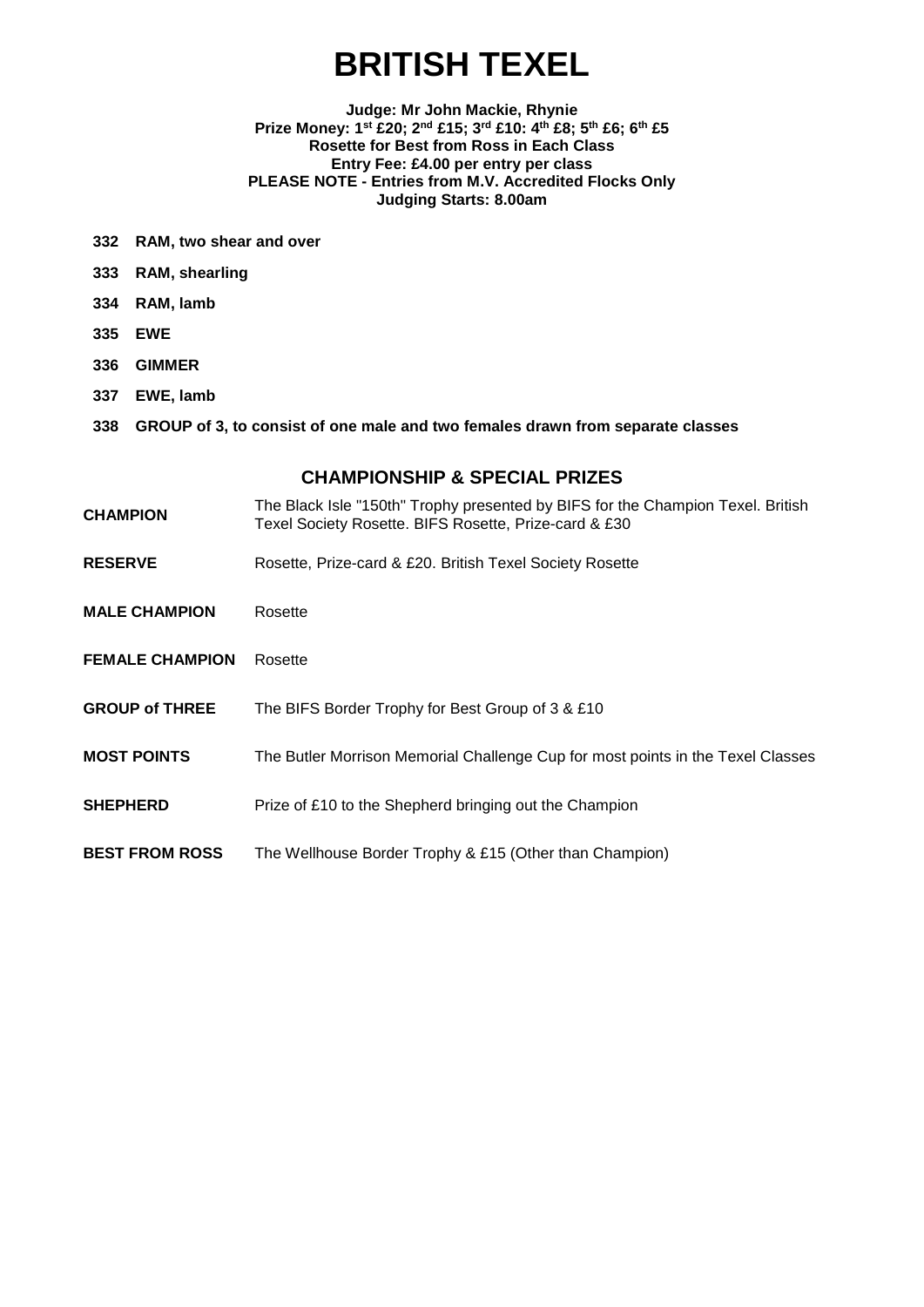# **CROSS SHEEP**

**Judge: Mr Stuart Annand, Newtonmore Prize Money: 1st £20; 2nd £15; 3rd £10: 4th £8; 5th £6; 6th £5 Rosette for Best from Ross in Each Class Entry Fee: £4.00 per entry per class Judging Starts: 8.00am**

- **339 TWO Mule Gimmers**
- **340 TWO Mule Ewe Lambs**
- **341 TWO Cross Bred Ewes**
- **342 TWO Cross Bred Gimmers**
- **343 TWO Cross Bred Ewe Lambs**
- **344 EWE, with cross-bred lambs (to be judged as a unit)**
- **345 TWO Prime Lambs (any breed or cross)**

- **CHAMPION** The Drum Perpetual Challenge Cup presented by the late Mrs H Whyte, The Drum, Avoch for the Champion. BIFS Rosette, Prize-card & £60
- **RESERVE** BIFS Rosette, Prize-card & £40
- **MOST POINTS** The Lucas Perpetual Silver Challenge Cup presented by Lucas Services (UK) Ltd, for most points in this Section
- **BEST EWE & LAMB** Society Border Trophy
- **BEST PEN OF MULES** Highland Mule Breeders Prize 1**st** £20; 2**nd** £10
- **SHEPHERD** Prize of £10 to the Shepherd bringing out the Champion
- **BEST from ROSS** The Ayres Shepherd Trophy & £15 (Other than Champion)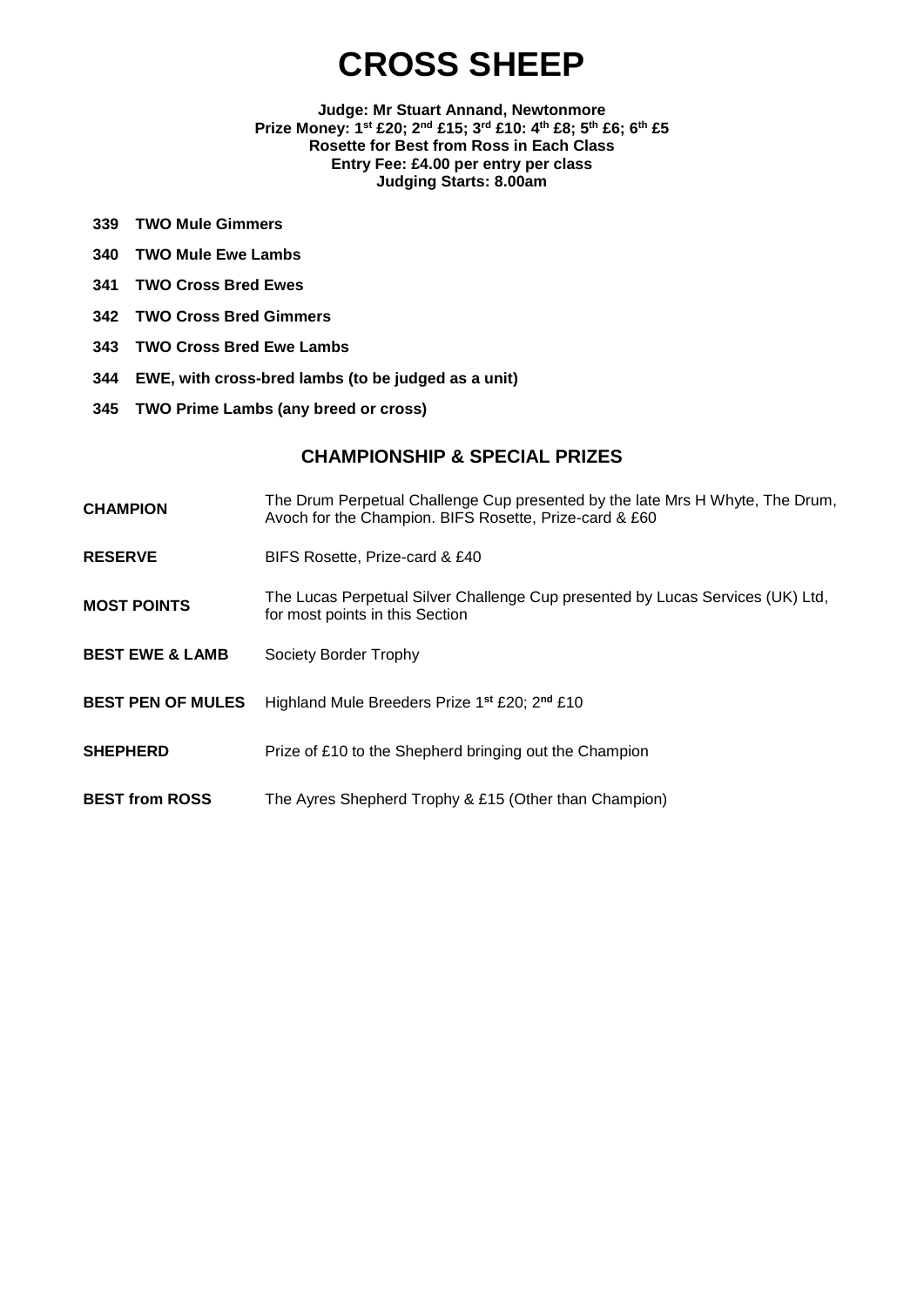# **JACOB**

#### **Judge: Mr Ewan Mcmillan, Fintry Prize Money: 1st £20; 2nd £15; 3rd £10: 4th £8; 5th £6; 6th £5 Rosette for Best from Ross in Each Class Entry Fee: £4.00 per entry per class Judging starts: 8.00am**

- **346 RAM, aged**
- **347 RAM, shearling**
- **348 RAM, lamb**
- **349 EWE, to have raised a lamb in 2022**
- **350 GIMMER**
- **351 EWE, lamb**
- **352 GROUP of 3, to consist of one male and two females drawn from separate classes**

- **CHAMPION** The Drumsmittal Shepherd Trophy presented by Mrs A MacFarquhar, Kirkton, North Kessock for the Champion. Jacob Sheep Society Rosette. BIFS Rosette, Prize-card & £30.
- **RESERVE** BIFS Rosette, Prize-card & £20
- **MALE CHAMPION** Rosette
- **FEMALE CHAMPION** Rosette
- **GROUP of THREE** The Henry Clyne Trophy for the Best Group of 3 & Prize of £10
- **EWE LAMB** The Hyndshaw Quaich for Best Ewe Lamb presented by Mrs Helen Baillie to commemorate the Millennium
- **SHEPHERD** Prize of £10 to the Shepherd bringing out the Champion
- **BEST from ROSS** The Old Shepherd Bronze Trophy & £15 (Other than Champion)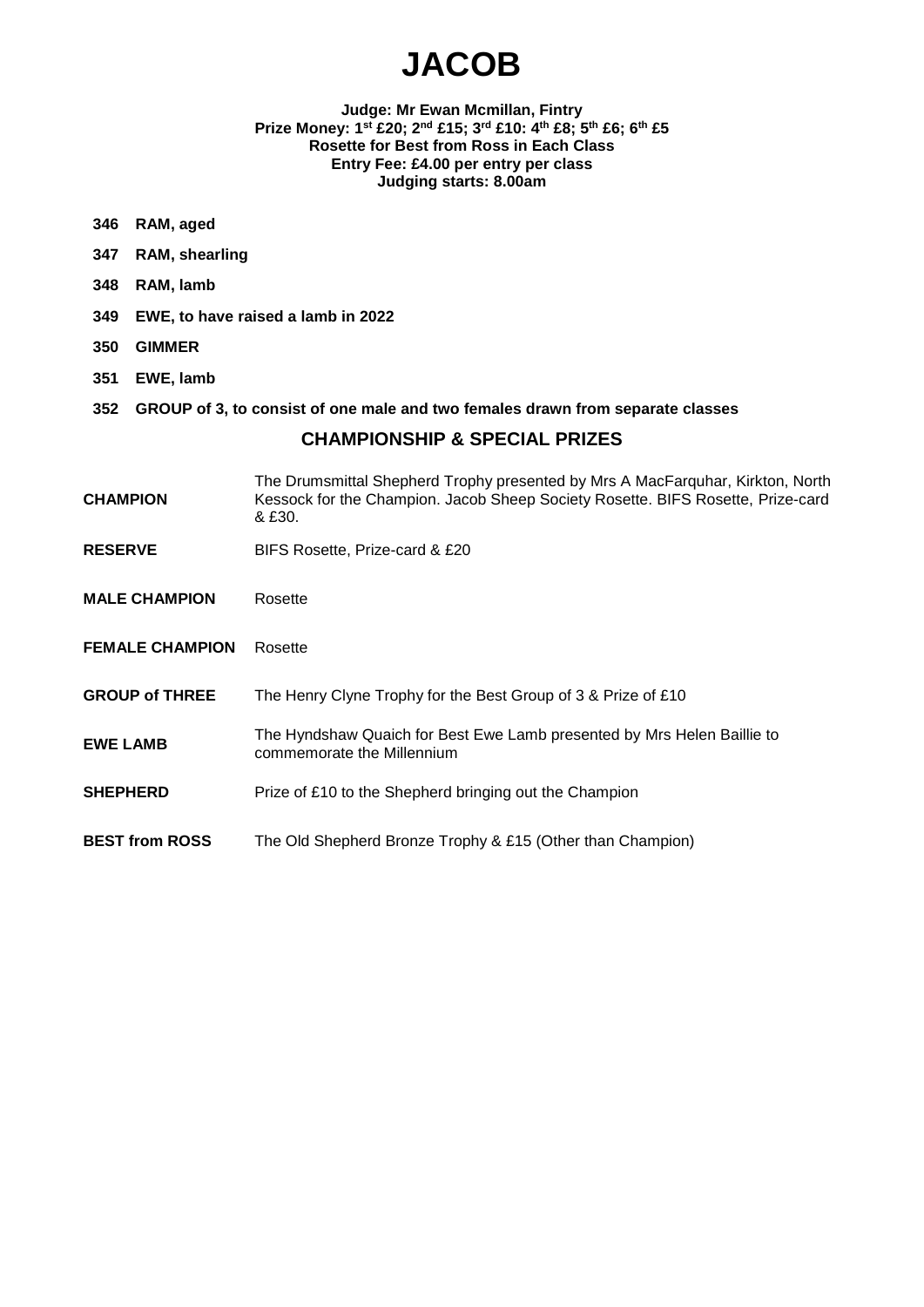# **NORTH COUNTRY CHEVIOT NATIONAL SHOW**

- **1. Judging starts at 8.00am sharp**
- **2. All North Cheviots to be penned inside Sheep Shed in allocated pens. Straw will be provided for competitors use (Cheviots only)**
- **3. Access on Wednesday 3rd August will be from 3pm to 6pm only.**
- **4. Social gathering for Cheviot exhibitors will be held on Wednesday 3rd August at 7pm**
- **5. Two complimentary tickets for social gathering per exhibitor will be issued prior to the show**

#### **Judge: Mr Melfyn Williams, Isle of Anglesey Prize Money: 1 st £35; 2nd £30; 3rd £20: 4th £15; 5th £10; 6th £5 Rosette for Best from Ross in Each Class Entry Fee: £4.00 per entry per class PLEASE NOTE - These Classes are for NCC Sheep Only Judging Starts: 8.00am**

- **353 RAM, two shear and over**
- **354 RAM, shearling**
- **355 RAM, lamb**
- **356 EWE**
- **357 GIMMER**
- **358 EWE, lamb**
- **359 GROUP of 3, to consist of one male and two females drawn from separate classes**
- **<sup>360</sup> GROUP of 3 NCC Females to consist of one Ewe, one Gimmer and one Ewe lamb all have to be bred by Exhibitor**
- **361 BEST Wooled Cheviot Sheep**

### **CHAMPIONSHIP & SPECIAL PRIZES**

**CHAMPION** The Woodlands Perpetual Silver Challenge Cup for the Champion. Silver Tankard and Champion Rosette presented by North Country Cheviot Society, BIFS Rosette and Prize-card & £30 **RESERVE** BIFS Rosette, Prize-card & £20 **MALE CHAMPION** Rosette **FEMALE CHAMPION** Rosette **RAM LAMB** The Belmaduthy Challenge Bronze Trophy presented by the family of the late Gordon McCallum, Belmaduthy, Munlochy for the Best NC Cheviot Ram Lamb **EWE LAMB** The Rosefarm Perpetual Silver Challenge Quaich presented in memory of the late Brigadier AA Middleton DL, Rosefarm, Cromarty for the Best NC Cheviot Ewe Lamb **BEST FEMALE** The Culbin Silver Quaich presented by Mr G E Mundell, Tarradale Mains, Muir of Ord for Best NC Cheviot female from Ross **BEST WOOLED** The Navity Silver Challenge Cup for the Best Wooled NC Cheviot (Open to NCC Sheep on Main Register only) **GROUP of THREE** The William Oag Dalmore Perpetual Challenge Cup for the Best Group of Three NC Cheviot Sheep. Prize of £10 **GROUP of 3 FEMALES** The Alistair McKenzie Memorial Cup presented by the family in memory of the late Alistair McKenzie, Muirton, Munlochy for the Best Group of Three NC Cheviot Females **SHEPHERD** Prize of £10 to the Shepherd bringing out the Champion **BEST from ROSS** The Whyte Perpetual Cup presented in memory of Mr Grigor Whyte, The Drum, Avoch for the Best NC Cheviot exhibited from Ross (Other than the Champion) & £15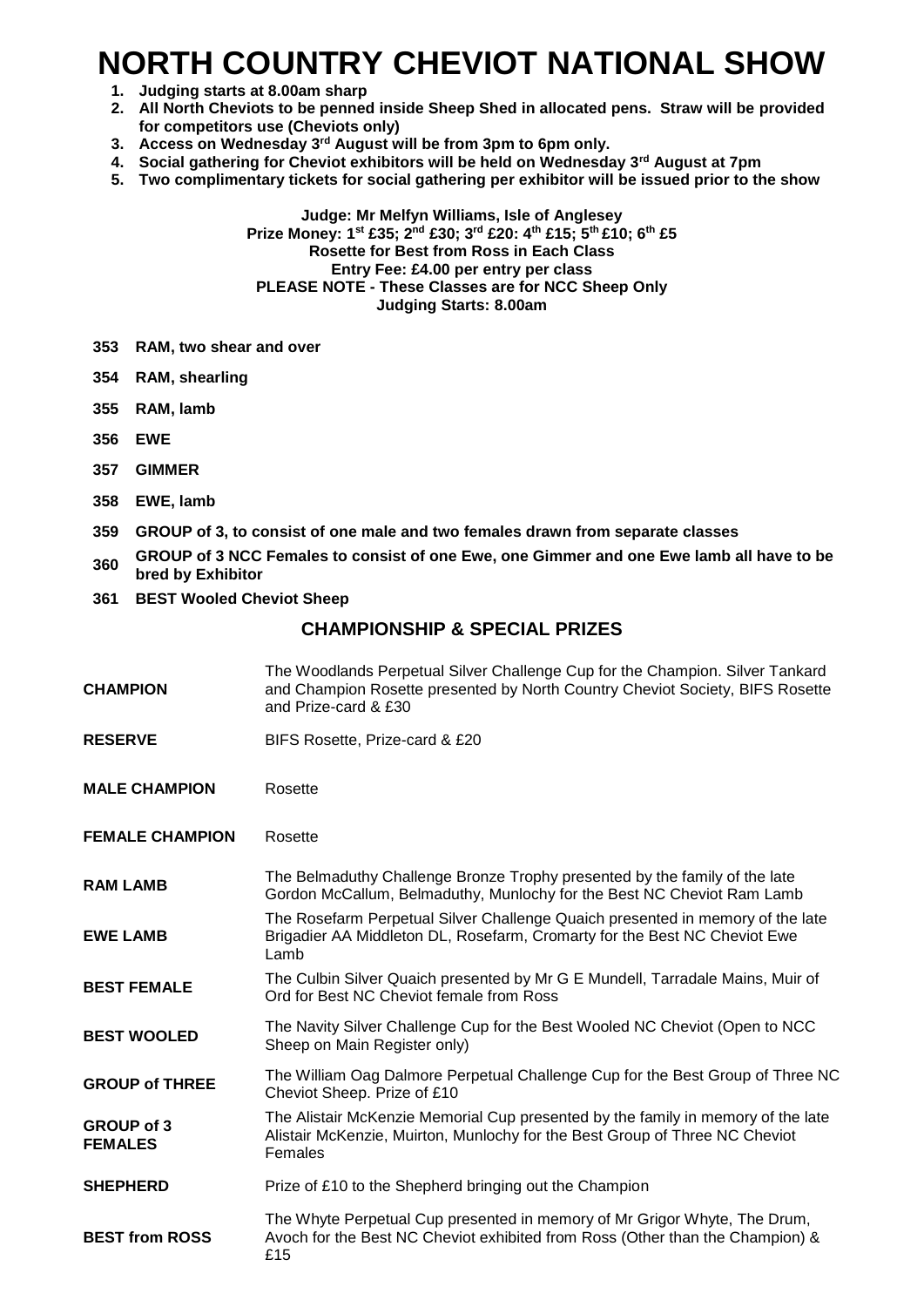# **NORTH COUNTRY CHEVIOT (HILL)**

## **North Country Cheviot National Show**

- **1. Judging starts at 8.00am sharp**
- **2. All North Cheviots to be penned inside Sheep Shed in allocated pens. Straw will be provided for competitors use (Cheviots only)**
- **3. Access on Wednesday 3rd August will be from 3pm to 6pm only.**
- **4. Social gathering for Cheviot exhibitors will be held on Wednesday 3rd August at 7pm**
- **5. Two complimentary tickets for social gathering per exhibitor will be issued prior to the show**

**Judge: Mr William Sutherland, Reay Prize Money: 1 st £35; 2nd £30; 3rd £20: 4th £15; 5th £10; 6th £5 Rosette for Best from Ross in Each Class Entry Fee: £4.00 per entry per class PLEASE NOTE - These Classes are for NCH Sheep Only Judging Starts: 8.00am**

- **362 RAM, three shear and over**
- **363 RAM, two shear**
- **364 SHEARLING**
- **365 RAM, lamb**
- **366 EWE**
- **367 GIMMER**
- **368 EWE, lamb**
- **369 GROUP of 3, to consist of one male and two females drawn from separate classes**
- **370 BEST WOOLED CHEVIOT SHEEP**

### **CHAMPIONSHIP & SPECIAL PRIZES**

- **CHAMPION** The Craiglands Bronze Shepherd Trophy presented by John McKenzie, Wester Craiglands, Fortrose for the Champion. BIFS Rosette, Prize-card & £30. A Silver Tankard and Champion Rosette presented by the North Country Sheep Society
- **RESERVE** BIFS Rosette, Prize-card & £20
- **MALE CHAMPION** Rosette
- **FEMALE CHAMPION** Rosette
- **BEST WOOLED** The BIFS Trophy for the Best Wooled NCC Hill Sheep (Open to NCC Sheep on Hill Register only)
- **GROUP of THREE** The BIFS Bronze Trophy for the Best Group of Three NCC Hill Sheep & £10
- **SHEPHERD** Prize of £10 to the Shepherd bringing out the Champion
- **BEST from ROSS** The Simmers Perpetual Challenge Shield presented by Messrs Simmers, Hatton to the Best NCC Hill Sheep from Ross (Other than the Champion) & £15

### **NORTH COUNTRY CHEVIOT CHAMPIONSHIP**

Overall National Cheviot Show Champion will be judged prior to the Young Handler Competition and Interbreed Competition by the Overall Sheep Judge.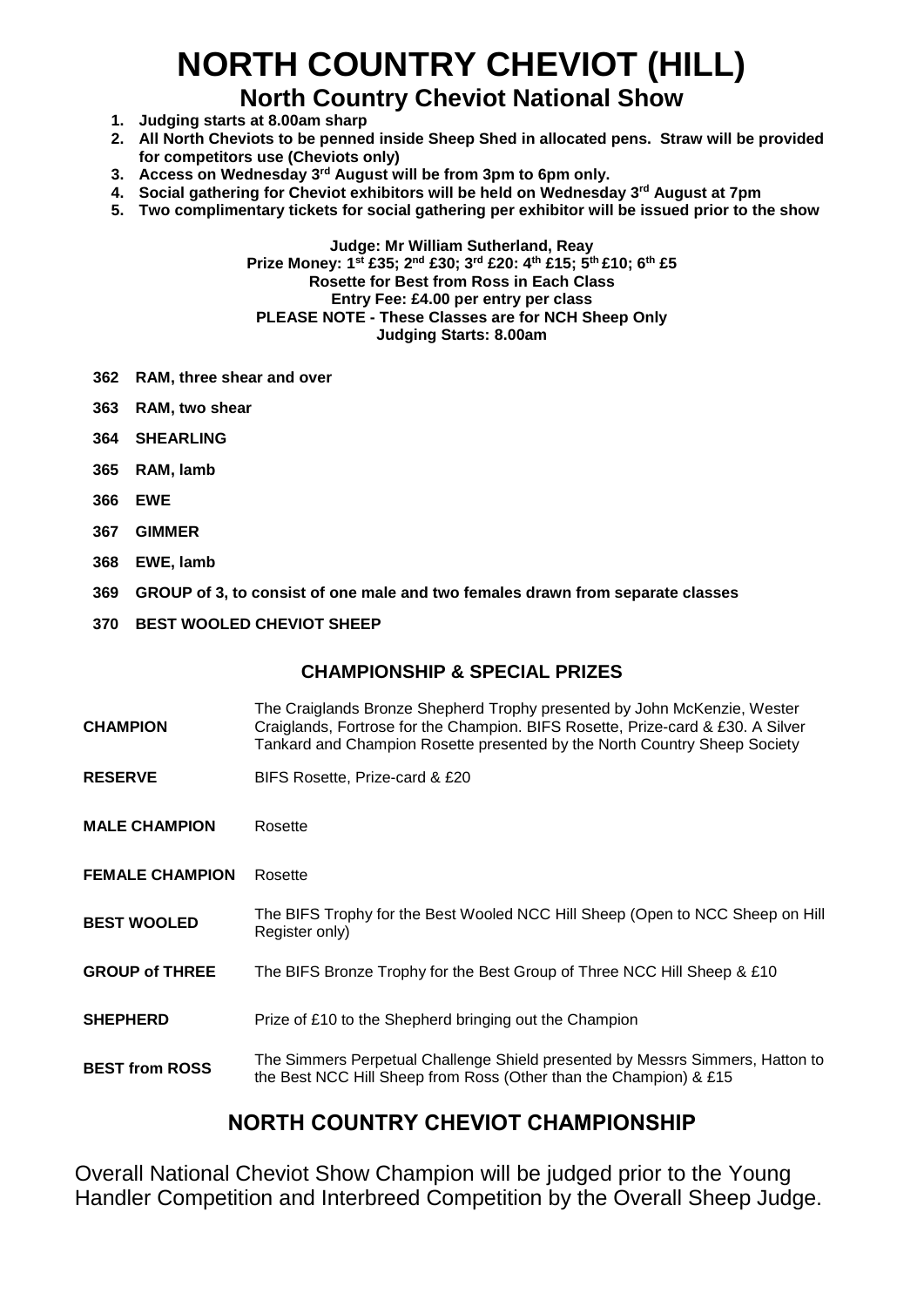# **SHETLAND**

#### **Judge: Mr Shaun Graham, Lerwick Prize Money: 1st £20; 2nd £15; 3rd £10: 4th £8; 5th £6; 6th £5 Rosette for Best from Ross in Each Class Entry Fee: £4.00 per entry per class Judging Starts: 8.00am**

- **371 RAM**
- **372 RAM, lamb**
- **373 EWE**
- **374 GIMMER**
- **375 EWE, lamb**
- **376 GROUP of 3, to consist of one male and two females drawn from separate classes**
- **377 BEST wooled Shetland sheep**

- **CHAMPION** The Gluss Perpetual Challenge Cup for Champion. BIFS Rosette, Prize-card & £30
- **RESERVE** Rosette, Prize-card & £20
- **MALE CHAMPION** Rosette
- **FEMALE CHAMPION** Rosette
- **GROUP OF THREE** Prize of £10
- **SHEPHERD** Prize of £10 to the Shepherd bringing out the Champion
- **BEST from ROSS** BIFS Shield & £15 (Other than Champion)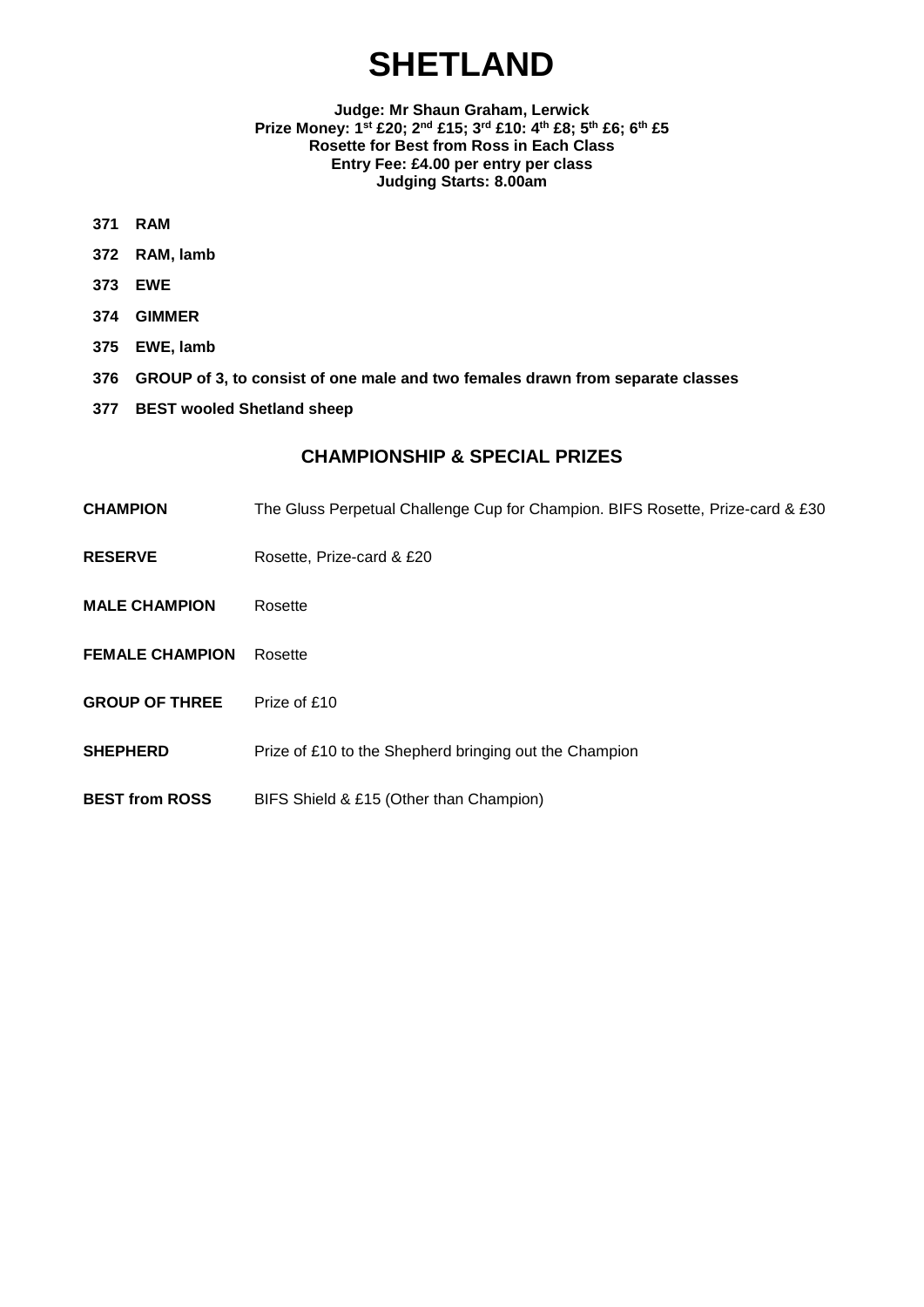# **SUFFOLK**

#### **Judge: Mr M N H McCallum, Dingwall Prize Money: 1st £20; 2nd £15; 3rd £10: 4th £8; 5th £6; 6th £5 Rosette for Best from Ross in Each Class Entry Fee: £4.00 per entry per class PLEASE NOTE - Entries from M.V. Accredited Flocks Only Judging Starts: 8.00am**

- **378 RAM, two shear and over**
- **379 RAM, shearling**
- **380 RAM. lamb**
- **381 EWE**
- **382 GIMMER**
- **383 EWE, lamb**
- **384 GROUP of 3, to consist of one male and two females drawn from separate classes**
- **<sup>385</sup> CENTENNIAL GROUP of 5 SUFFOLK SHEEP, bred by exhibitor to consist of a Shearling Ram, Ewe, Gimmer, Ram Lamb and Ewe Lamb**

| CHAMPION                | The Farness Perpetual Silver challenge Salver presented by Mr E H Vestey,<br>Farness, Poyntzfield. BIFS Rosette, Prize-card & £30. Suffolk Sheep Society<br>Rosette |
|-------------------------|---------------------------------------------------------------------------------------------------------------------------------------------------------------------|
| <b>RESERVE</b>          | The Shepherd Perpetual Bronze Trophy, BIFS Rosette, Prize-card & £20                                                                                                |
| <b>MALE CHAMPION</b>    | Rosette                                                                                                                                                             |
| <b>FEMALE CHAMPION</b>  | Rosette                                                                                                                                                             |
| <b>GROUP of THREE</b>   | The Suffolk Trophy for Best group of Three & £10                                                                                                                    |
| <b>CENTENNIAL GROUP</b> | The Centennial Trophy presented by BIFS to the winner                                                                                                               |
| <b>SHEPHERD</b>         | Prize of £10 to the Shepherd bringing out the Champion                                                                                                              |
| <b>BEST from ROSS</b>   | The BIFS Suffolk Sheep Trophy & £15 (Other than the Champion)                                                                                                       |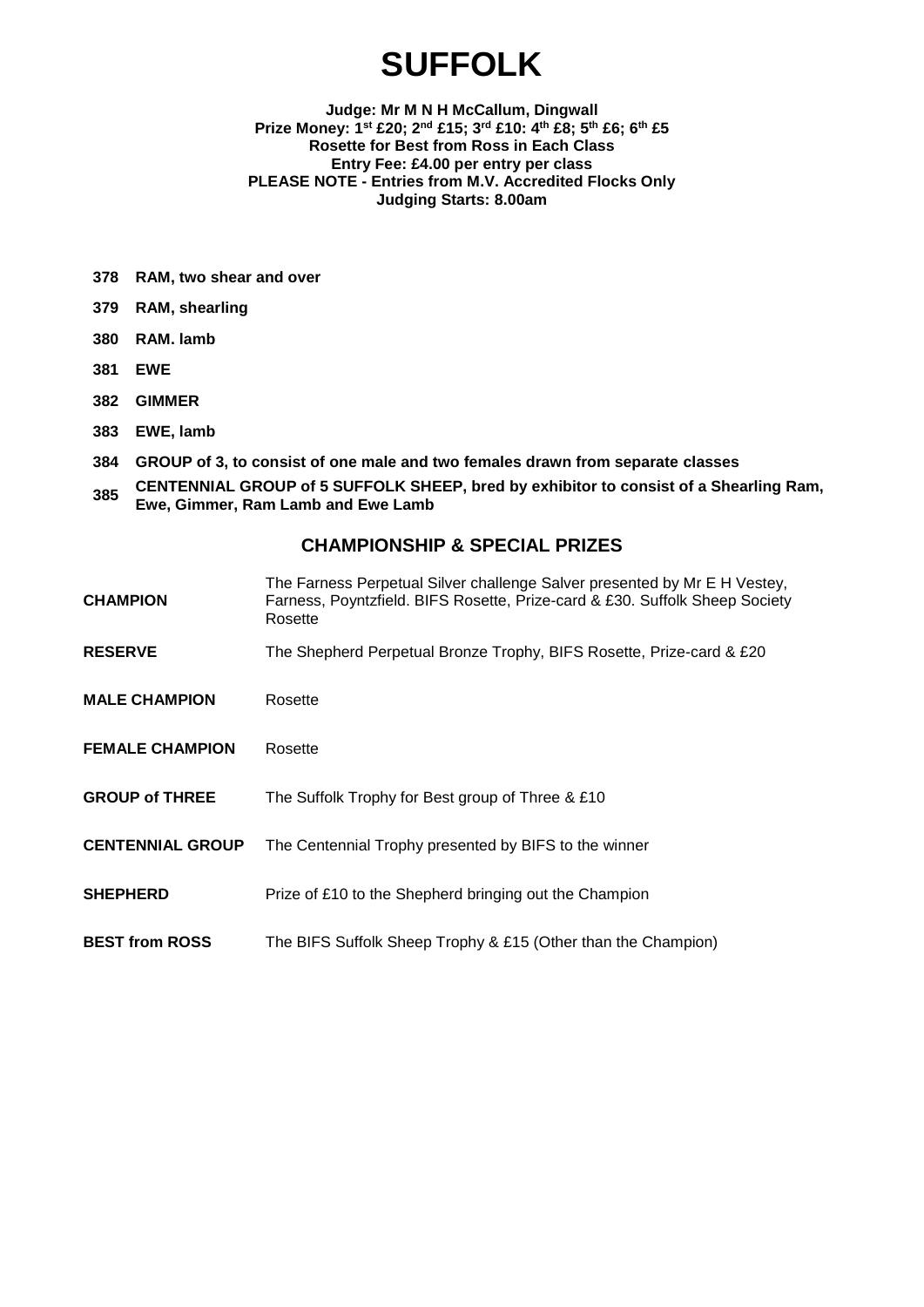# **ZWARTBLES**

#### **Judge: Mrs Kirsty Williams, Aboyne Prize Money: 1st £20; 2nd £15; 3rd £10: 4th £8; 5th £6; 6th £5 Rosette for Best from Ross in Each Class Entry Fee: £4.00 per entry per class PLEASE NOTE - Entries from M.V. Accredited Flocks Only Judging Starts: 8.00am**

- **386 RAM, two shear and over**
- **387 RAM, shearling**
- **388 RAM, lamb**
- **389 EWE**
- **390 GIMMER**
- **391 EWE, lamb**
- **392 GROUP of 3, to consist of one male and two females drawn from separate classes**

- **CHAMPION** BIFS Rosette, Prize-card & £30. D M Tractors Trophy kindly re-awarded by the family of the late Dave McCallum, Munlochy. Rosette will be presented by the Zwartbles Sheep Association
- **RESERVE** Rosette, Prize-card & £20
- **MALE CHAMPION** Rosette
- **FEMALE CHAMPION** Rosette
- **GROUP of THREE** The T.D.H. Trophy for the best group of 3 Zwartbles presented by Friends of the Breed in Ross-Shire & £10
- **SHEPHERD** Prize of £10 to the Shepherd bringing out the Champion
- **BEST from ROSS** BIFS Rosette & £15 (Other than Champion)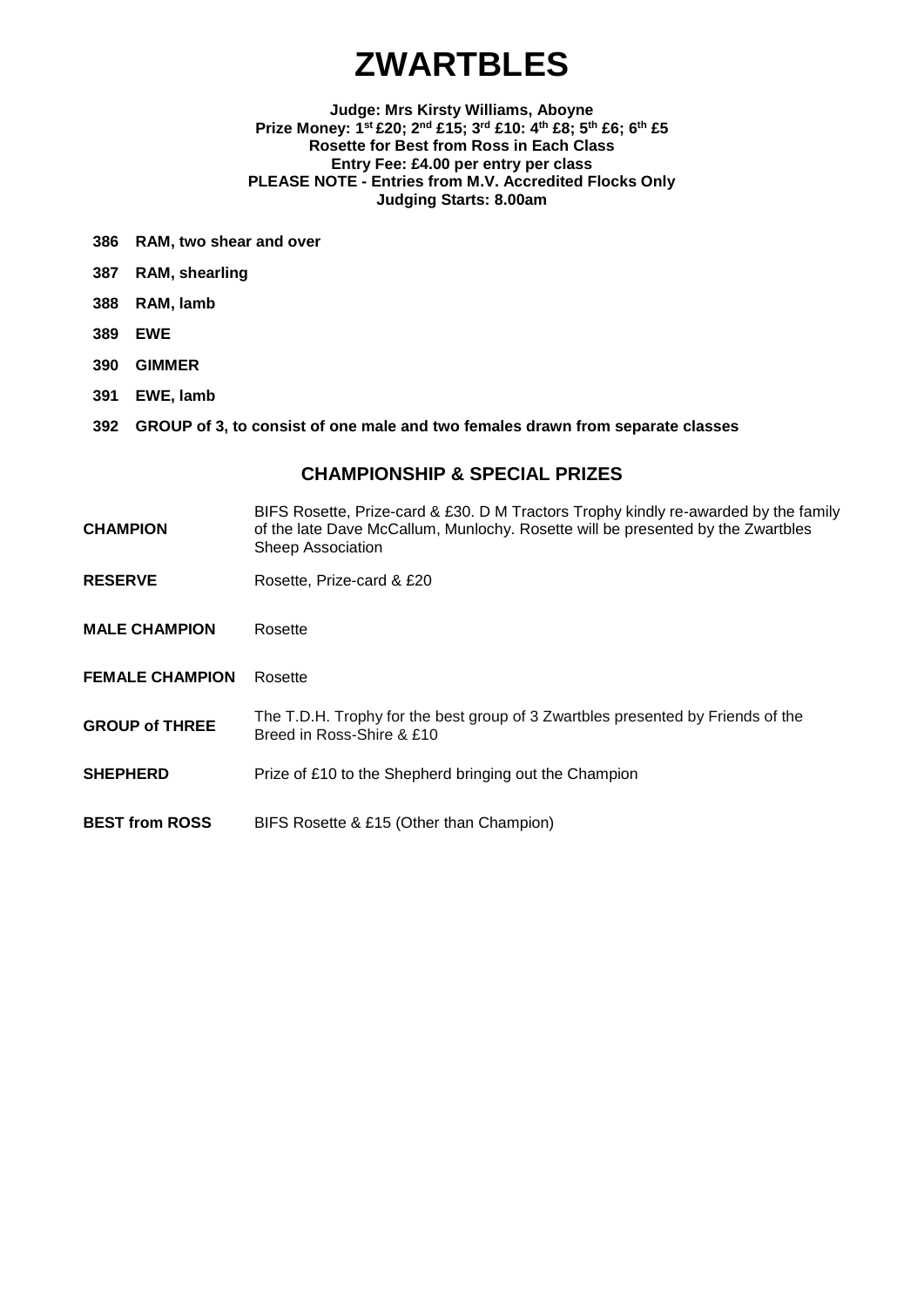## **ANY OTHER PURE SHEEP BREED MV ACCREDITED & NON ACCREDITED**

### **Please enter the correct class according to the MV Status**

**Each class will be judged in separate rings according to their health status, but there is one set of prizes for each class.**

> **Judge: Mr Ian MacLeay, Armadale Prize Money: 1st £20; 2nd £15; 3rd £10: 4th £8; 5th £6; 6th £5 Rosette for Best from Ross in Each Class Entry Fee: £4.00 per entry per class (Non-Accredited) Judging starts:8.00am**

### **Please make sure you clearly indicate the section on the entry**

- **393 RAM, two shear and over**
- **393MV RAM, two shear and over**
	- **394 RAM, shearling**
- **394MV RAM, shearling**
	- **395 RAM, lamb**
- **395MV RAM, lamb**
	- **396 EWE**
- **396MV EWE**
	- **397 GIMMER**
- **397MV GIMMER**
	- **398 EWE, lamb**
- **398MV EWE, lamb**
- **399 GROUP of 3, to consist of one male and two females drawn from separate classes**
- **399MV GROUP of 3, to consist of one male and two females drawn from separate classes**

### **CHAMPIONSHIP & SPECIAL PRIZES**

These will be chosen between the Non-Accredited and MV Accredited Sections

| <b>CHAMPION</b>        | Perpetual Trophy Presented by Ross Highland Supplies, Munlochy, BIFS Rosette,<br>Prize-card & £30 |
|------------------------|---------------------------------------------------------------------------------------------------|
| <b>RESERVE</b>         | Rosette, Prize-card & £20                                                                         |
| <b>MALE CHAMPION</b>   | Rosette                                                                                           |
| <b>FEMALE CHAMPION</b> | Rosette                                                                                           |
| <b>GROUP OF THREE</b>  | Prize of £10                                                                                      |
| <b>SHEPHERD</b>        | Prize of £10 to the Shepherd bringing out the Champion                                            |
| <b>BEST from ROSS</b>  | BIFS Rosette & £15 (Other than Champion)                                                          |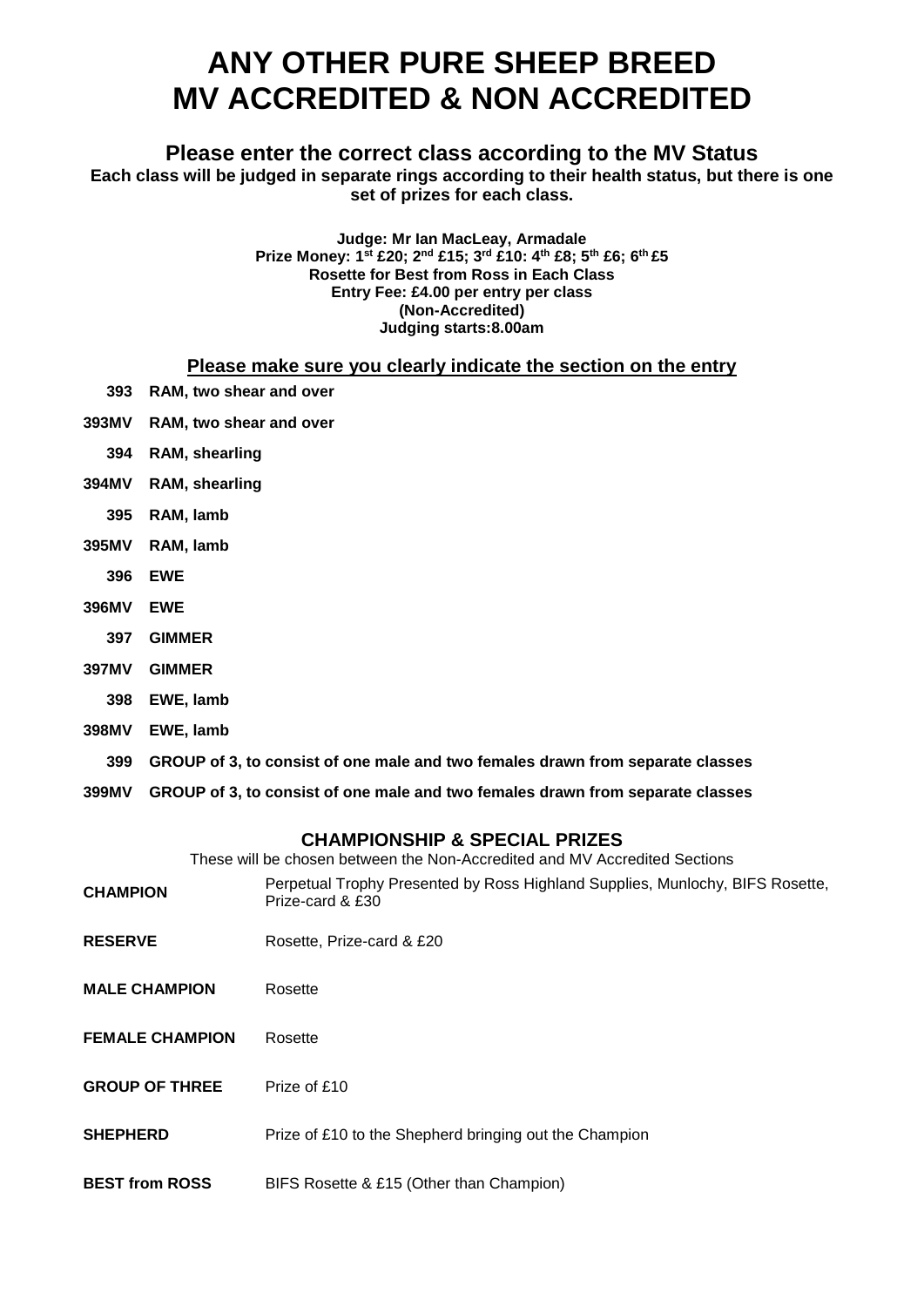# **CROFTERS SHEEP (NON MV)**

**Judge: (Suffolk & Texel) Miss Kirsty Budge, Bigton Judge: (BF & Cheviot) Mr J A McCusbic, Isle of Skye Prize Money: 1st £20; 2nd £15; 3rd £10: 4th £8; 5th £6; 6 th £5 Best in Ross awarded for each Breed Judging Starts:8.00am**

**Entry Fee: £4.00 per entry per class**

- **400 Cheviot Ram**
- **401 Cheviot Ram Lamb**
- **402 Cheviot Ewe**
- **403 Cheviot Gimmer**
- **404 Cheviot Ewe Lamb**
- **405 Group of 3 Cheviots, to consist of one male and two females drawn from separate classes**
- **406 Blackface Ram**
- **407 Blackface Ram Lamb**
- **408 Blackface Ewe**
- **409 Blackface Gimmer**
- **410 Blackface Ewe Lamb**
- **411 Group of 3 Blackface, to consist of one male and two females drawn from separate classes**
- **412 Suffolk Ram**
- **413 Suffolk Ram Lamb**
- **414 Suffolk Ewe**
- **415 Suffolk Gimmer**
- **416 Suffolk Ewe Lamb**
- **417 Group of 3 Suffolk, to consist of one male and two females drawn from separate classes**
- 
- **418 Texel Ram 419 Texel Ram Lamb**
- 
- **420 Texel Ewe 421 Texel Gimmer**
- **422 Texel Ewe Lamb**
- **423 Group of 3 Texel, to consist of one male and two females drawn from separate classes**
- **424 Prime Lamb, any breed or cross**

| <b>OVERALL CHAMPION</b><br><b>OVERALL RESERVE</b><br><b>CHAMPION CHEVIOT</b><br><b>RESERVE CHEVIOT</b> | The BIFS Ash Trophy. Rosette, Prize-card & £30<br>Rosette, Prize-card & £20<br>Rosette from The North Country Sheep Society. BIFS Rosette & Prize of £10<br>BIFS Rosette & Prize of £5<br>The Clachandruim Memorial Trophy presented by the Spence Family, Crask, |
|--------------------------------------------------------------------------------------------------------|-------------------------------------------------------------------------------------------------------------------------------------------------------------------------------------------------------------------------------------------------------------------|
| <b>CHAMPION BLACKFACE</b>                                                                              | Farr in memory of their dear friend Iain Cummings, Clachandruim, Bunachton.<br>BIFS Rosette & Prize of £10                                                                                                                                                        |
| <b>RESERVE BLACKFACE</b>                                                                               | BIFS Rosette & Prize of £5                                                                                                                                                                                                                                        |
| <b>CHAMPION SUFFOLK</b>                                                                                | The Callum MacCulloch Trophy. BIFS Rosette & Prize of £10                                                                                                                                                                                                         |
| <b>RESERVE SUFFOLK</b>                                                                                 | BIFS Rosette & Prize of £5                                                                                                                                                                                                                                        |
| <b>CHAMPION TEXEL</b>                                                                                  | BIFS Rosette & Prize of £10                                                                                                                                                                                                                                       |
| <b>RESERVE TEXEL</b>                                                                                   | BIFS Rosette & Prize of £5                                                                                                                                                                                                                                        |
| <b>GROUP OF CHEVIOT</b>                                                                                | BIFS Rosette & Prize of £10                                                                                                                                                                                                                                       |
| <b>GROUP OF BLACKFACE</b>                                                                              | BIFS Rosette & Prize of £10                                                                                                                                                                                                                                       |
| <b>GROUP OF SUFFOLK</b>                                                                                | BIFS Rosette & Prize of £10                                                                                                                                                                                                                                       |
| <b>GROUP OF TEXEL</b>                                                                                  | BIFS Rosette & Prize of £10                                                                                                                                                                                                                                       |
| <b>CHEVIOT EWE OR</b><br><b>GIMMER</b>                                                                 | The BIFS Perpetual Silver Challenge Cup for the Best Cheviot Ewe or Gimmer                                                                                                                                                                                        |
| <b>MOST POINTS</b>                                                                                     | The BIFS Society Shield for Most Points in The Crofters Sheep Section                                                                                                                                                                                             |
| <b>CHEVIOT EWE LAMB</b>                                                                                | The Range Perpetual Challenge Trophy presented by Cuthbert MacLennan,<br>Invergordon for the Best Cheviot Ewe lamb                                                                                                                                                |
| <b>BLACKFACE</b><br><b>EWE/GIMMER</b>                                                                  | The MacIver Perpetual Challenge Cup presented by George MacIver, Easter<br>Strath, Killen for The Best Blackface Ewe or Gimmer                                                                                                                                    |
| <b>PRIME LAMB</b>                                                                                      | The MacGruther & Marshall (Invergordon) Ltd., Perpetual Salver for the Best<br>Prime lamb                                                                                                                                                                         |
| <b>SHEPHERD</b><br><b>BEST IN ROSS</b>                                                                 | Prize of £10 to the Shepherd bringing out the Overall Champion<br>BIFS Rosette awarded to Best in Ross for each breed                                                                                                                                             |
|                                                                                                        |                                                                                                                                                                                                                                                                   |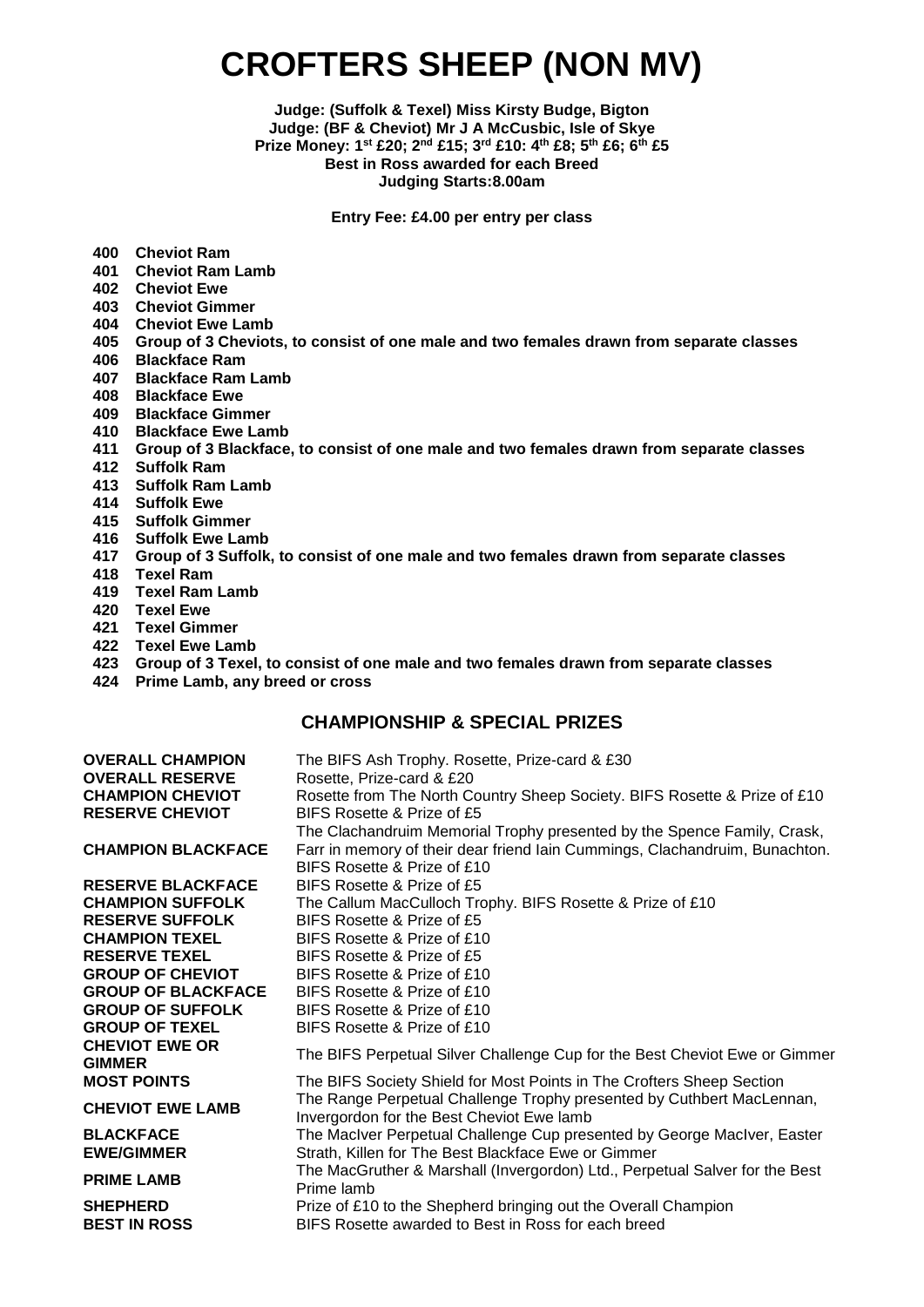# **ON THE HOOF & ON THE HOOK**

**Judge: Mr Stuart Annand, Newtonmore Prize Money: 1st £20; 2nd £15; 3rd £10: 4th £8; 5th £6; 6th £5 Rosette for Best from Ross in Each Class Entry Fee: £4.00 per entry per class Please Note - These Lambs will be judged on the Hook on Friday 3rd August at J.M. Munro Ltd. West End, Dingwall**

**To qualify for this section all entries must be judged on the hoof and on the hook.**

#### **425 TWO BUTCHERS LAMBS, any Breed or Cross**

### **CHAMPIONSHIP & SPECIAL PRIZES**

**CHAMPION**

The Inverness Auction Mart Perpetual Salver presented by Inverness Auction Mart Ltd. for the Overall winner of on the hoof/on the hook. BIFS Rosette, Prize-card & £15

## **FLEECE COMPETITION**

**Judge: Mr Colin Steel, Evanton Prize Money: 1st £20; 2nd £15; 3rd £10: 4th £8; 5th £6; 6th £5 Entry Fee £4.00**

### **Please Note: up to 3 entries only per exhibitor per class**

- **426 BLACKFACE (Mattress Style)**
- **427 BLACKFACE (Fine or Newton Stewart Style)**
- **428 CHEVIOT**
- **429 GREYFACE, MULE or LUSTRE (please state cross)**
- **430 FINE or MEDIUM (please state breed)**
- **431 NATURALLY COLOURED (please state breed)**
- **432 FLEECE, any breed or cross, suitable for hand spinning**

- **CHAMPION** BIFS Rosette, Prize-card & £30
- **RESERVE** BIFS Rosette, Prize-card & £20
- **HIGHEST STANDARD** The Mundell (Tarradale) Challenge Cup presented by the late W I Mundell, Tarradale Mains, Muir of Ord for the Fleece which in the opinion of the Judge, exhibits the highest standard of Wool Production and Presentation